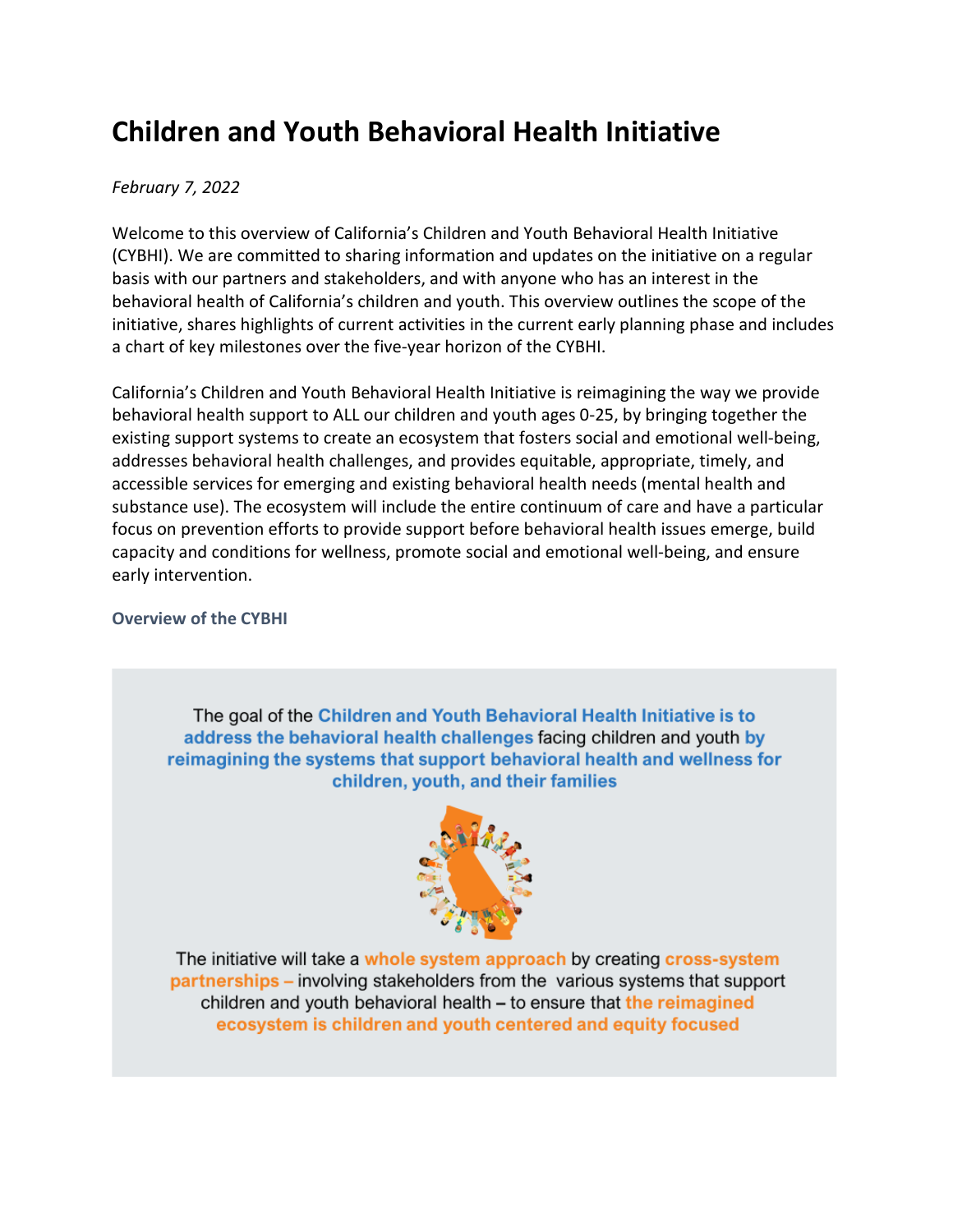- Up to 1 in 5 children ages 3 to 17 in the US reported behavioral health challenges<sup>1</sup>
- The suicide rate among Black youth in California has doubled since  $2014^2$
- **During the pandemic, 70% of LGBTQ youth report having poor mental health most or all of the** time<sup>3</sup>
- U.S. Surgeon General's Advisory (2021)
- 2. California Department of Public Health, California Comprehensive Master Death File (CCMDF) 3. The Trevor Project. National Survey on LQBTQ Youth Mental Health 2021.

Behavioral health challenges are a leading cause of adverse health and social outcomes for children and youth, affecting their overall well-being, learning, relationships, and later life outcomes. These challenges have been on the rise and have been intensified by the stress, isolation, and hardships resulting from the pandemic, particularly for BIPOC and LGBTQ+ children and youth as well as families in socio-economically disadvantaged and underserved communities.

The State of California is already taking action and making investments to support behavioral health needs. The CYBHI is California's commitment to achieve long-term and lasting improvement in the behavioral health well-being for children and youth. As a 16-year old student from Apple Valley said, "*I just wish there was a method or a system that would work for everyone…not many people know how to reach resources…after going through what I have gone through in the past year during the pandemic, I really think that it would mean so much to me for the mental health system and treatment would be reimagined*."

Equity is a defining principle for the CYBHI in both approach and outcomes, with a particular focus on addressing the needs and systemic barriers to well-being faced by children and youth of color, LGBTQ+ youth, and low-income and underserved communities. Crosssector collaboration and stakeholder engagement, including youth and family engagement, community partnerships, and collaboration with stakeholders on the ground and in the field as well as at the state level, are also key foundations of this effort. Health care and education—including early childhood learning, K-12, colleges, and universities—will collaborate in new ways to improve the social and emotional well-being of children and youth.

Transforming behavioral health support in California into a coordinated, prevention-focused ecosystem will take large-scale, systems-level change. It will require us to come together and collaborate to restructure systems that currently operate in silos and integrate programs and strategies across sectors, and to put children, youth, and families—their voices, strengths, needs, and experiences—at the center of our collective efforts.

#### *Phases of the Initiative*

The Children and Youth Behavioral Health Initiative will be implemented over five years, with three distinct phases:

- 1. Setting goals and standing up the project infrastructure;
- 2. Developing detailed plans and designing the future state behavioral health ecosystem for children and youth we need and want;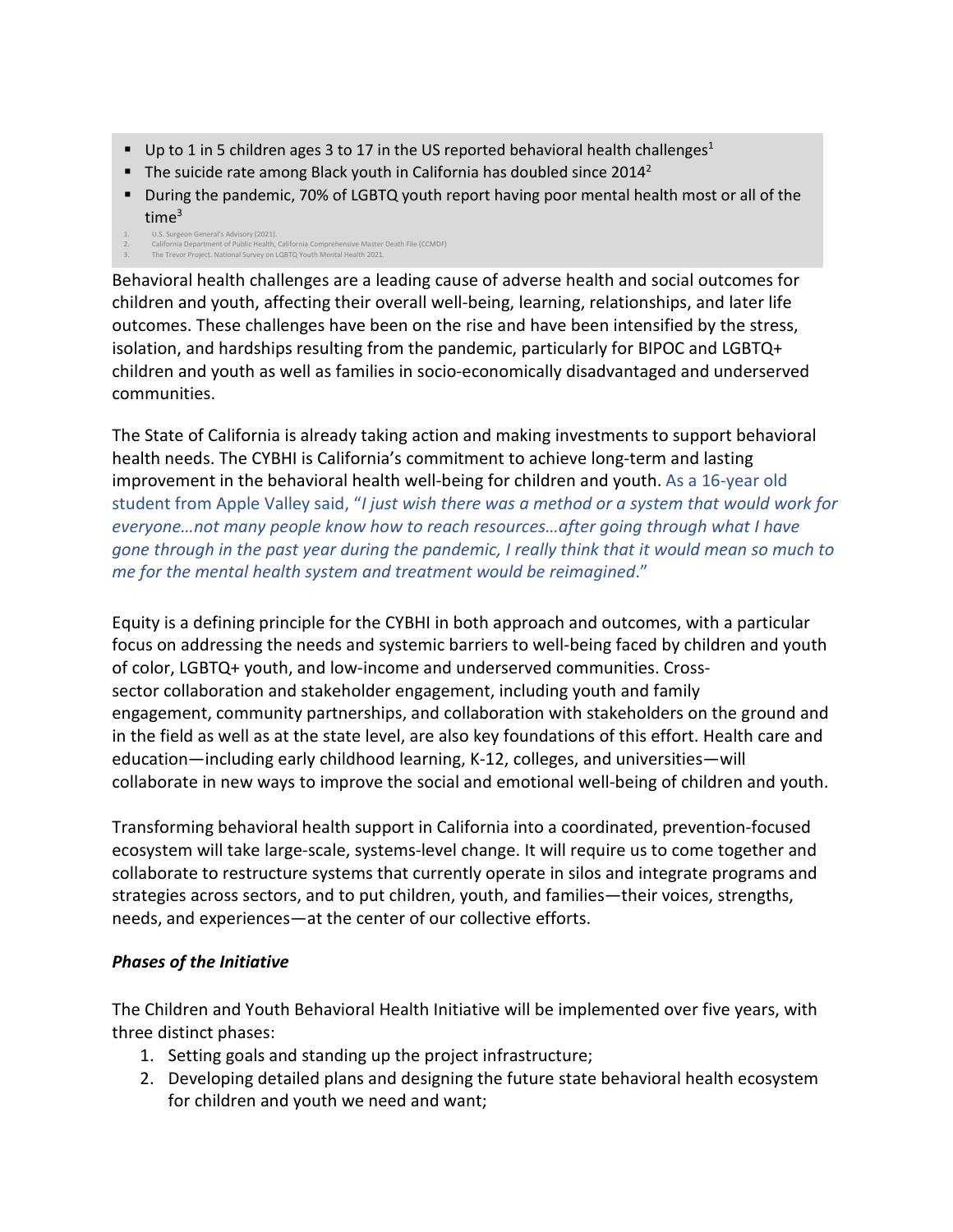3. Delivering, accelerating and sustaining impact.

In the first phase, currently underway, major areas of focus include defining specific goals that support the overall CYBHI aspiration, standing up a performance infrastructure, developing a comprehensive approach for convening and engaging stakeholders, understanding the current landscape of programs and initiatives across health and education, and preparing for detailed planning and future-state ecosystem design.

The CYBHI comprises multiple workstreams led by five departments and offices of CalHHS – Department of Health Care Services, Department of Health Care Access and Information, Department of Managed Health Care, California Department of Public Health, and Office of the Surgeon General. The workstreams have their own dedicated funding and teams. While the workstreams are led by the five departments and offices, the initiative is a much broader collaboration that includes many other departments and state agencies, as well as children, youth, and families, and partners and stakeholders across sectors including education (early learning, TK-12, and colleges and universities), and others. Additionally, the Mental Health Services Oversight and Accountability Commission (MHSOAC) is the lead entity for distributing increased funding provided under the CYBHI to the existing Mental Health Student Services Act program.

## *Current Work and Planning Efforts*

CalHHS and the five departments and offices are in the process of convening internal experts and stakeholders, conducting research to understand the current behavioral health landscape and identify needs, and beginning the detailed planning and design required for each workstream. The table below provides a brief overview of recent progress, and ongoing activities and priorities for each workstream.

|             | <b>CYBHI</b><br><b>Workstreams</b>                       | Progress in the last 3 months                                                     | <b>Ongoing Activities and Priorities</b>                                                                                                                                                                                                                                                                                        |
|-------------|----------------------------------------------------------|-----------------------------------------------------------------------------------|---------------------------------------------------------------------------------------------------------------------------------------------------------------------------------------------------------------------------------------------------------------------------------------------------------------------------------|
| <b>DHCS</b> | <b>BH Services</b><br>Virtual /<br>e-Consult<br>Platform | • Identified and onboarded<br>workstream lead and core<br>workstream team members | Building stakeholder engagement and<br>expert input plan to identify features<br>of the platform (including provider<br>education)<br>• Conducting landscape analysis to<br>understand potential<br>interdependences (e.g., data sharing)<br>and opportunities for collaboration<br>and lessons learned (e.g., from<br>CalHOPE) |

#### **Ongoing Activities and Priorities by CYBHI Workstream**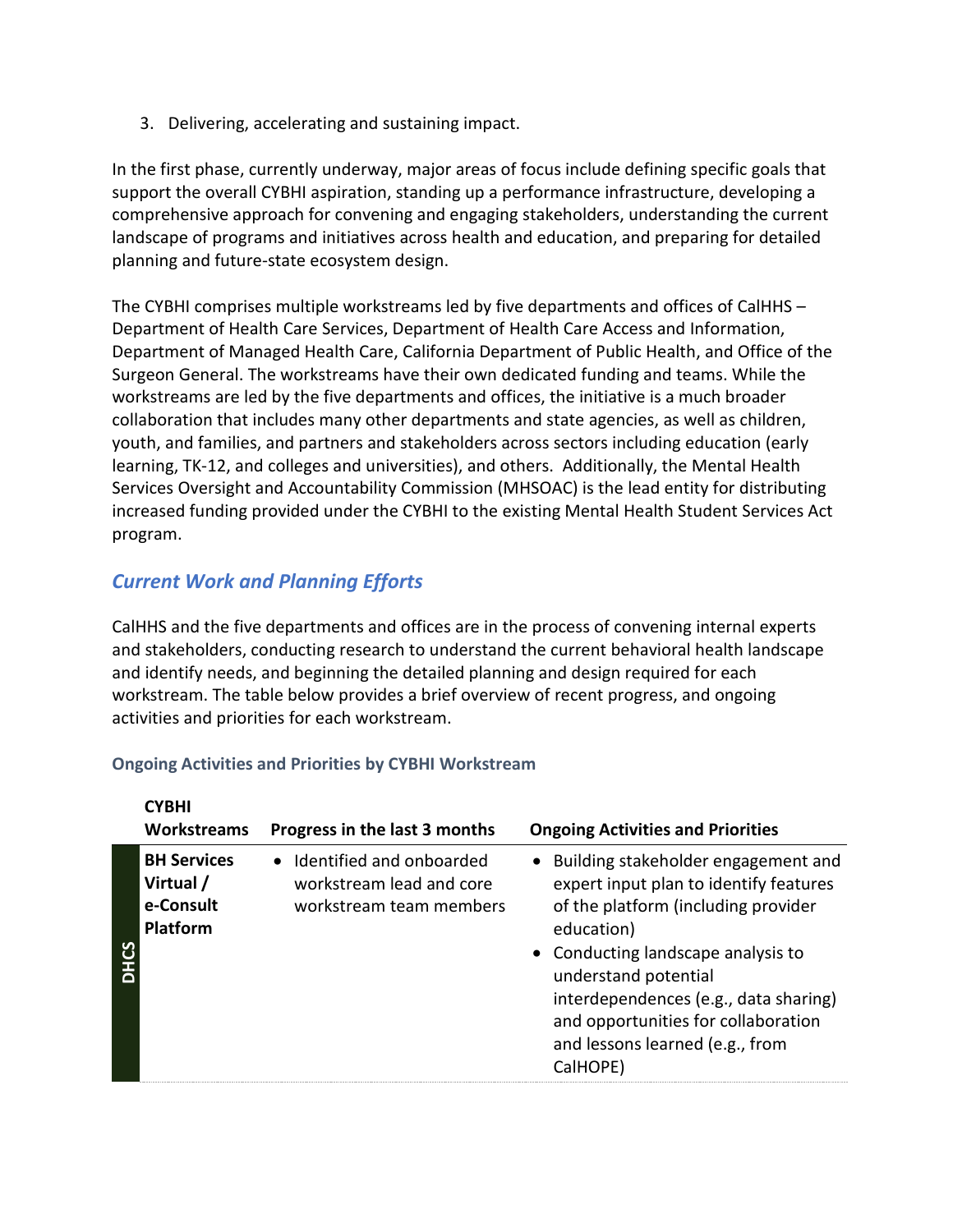| <b>CYBHI</b><br>Workstreams                                                                   | Progress in the last 3 months                                                                                                                                                                                                              | <b>Ongoing Activities and Priorities</b>                                                                                                                                                                                                                                                                                                                                                                 |
|-----------------------------------------------------------------------------------------------|--------------------------------------------------------------------------------------------------------------------------------------------------------------------------------------------------------------------------------------------|----------------------------------------------------------------------------------------------------------------------------------------------------------------------------------------------------------------------------------------------------------------------------------------------------------------------------------------------------------------------------------------------------------|
| <b>School</b><br><b>Behavioral</b><br><b>Health</b><br><b>Incentive</b><br>Program<br>(SBHIP) | Engaged and educated<br>stakeholders<br>Developed metrics,<br>interventions, and goals with<br>stakeholder input<br>Determined payment<br>structure for MCPs<br>Launched the program and<br>received letters of intent from<br><b>MCPs</b> | • Stakeholder engagement and<br>education through technical<br>assistance<br>MCP assessment/gap analysis with<br>$\bullet$<br>technical assistance to support<br>engagement between Local<br>Educational Agencies (LEAs), counties,<br>and MCPs<br>MCPs design and implement<br>interventions in coordination with<br>counties and LEAs<br>MCPs receive payments biannually<br>based on metrics achieved |
| <b>School-Linked</b><br>Partnership<br>and Capacity<br><b>Grants</b>                          | Identified and onboarded<br>workstream lead<br>Initiated listening sessions<br>with education partners (in<br>partnership with CalHHS) to<br>begin collecting early<br>stakeholder inputs                                                  | Developing a project plan for the<br>launch of grant applications and<br>disbursement of funds in 2022-23<br>Building stakeholder engagement plan<br>to solicit input on capacity gaps and<br>needs<br>Conducting landscape analysis of<br>existing, related State efforts (e.g.,<br>school-based health incentives<br>programs)                                                                         |
| <b>Enhanced</b><br><b>Medi-Cal</b><br>Benefits-<br><b>Dyadic Services</b>                     | Identified workstream lead<br>Developed draft dyadic<br>services policy and provider<br>manual updates                                                                                                                                     | Defining modifications to Medi-Cal<br>$\bullet$<br>benefits to implement dyadic services<br>and integrate BH screening and<br>services into medical care                                                                                                                                                                                                                                                 |
| Evidence-<br><b>Based and</b><br>Community-<br><b>Defined Best</b><br><b>Practices</b>        | Identified and onboarded<br>workstream lead                                                                                                                                                                                                | Developing a project plan for the<br>launch of grant applications and<br>disbursement of funds in 2022-23<br>Building engagement plan to solicit<br>expert input on evidence-based<br>practices for scaling and synthesize<br>evidence of impact to inform<br>prioritization of practices for scaling                                                                                                    |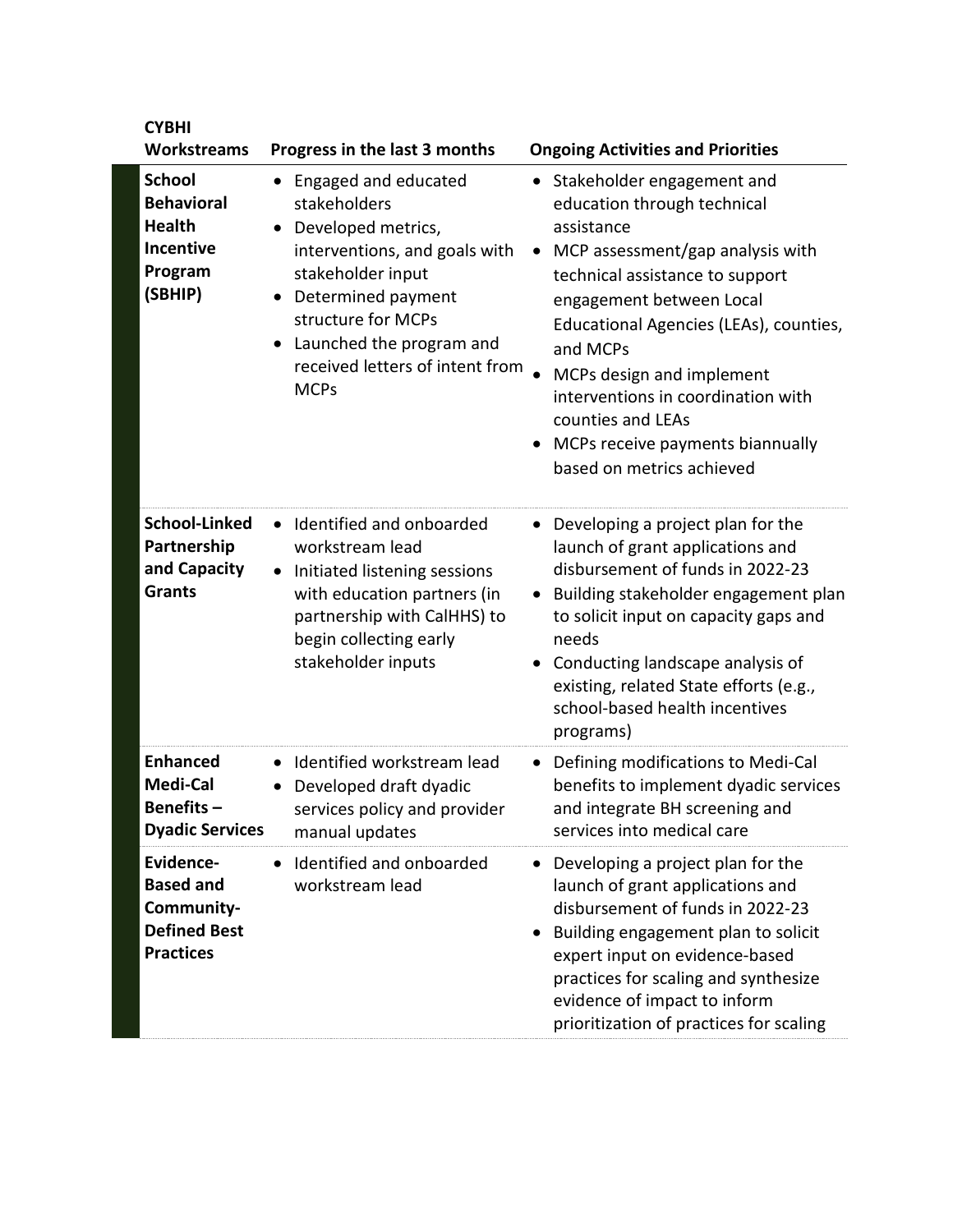| <b>CYBHI</b><br>Workstreams                                                              | Progress in the last 3 months                                                                                                                                                                                                                                                                                                                                  | <b>Ongoing Activities and Priorities</b>                                                                                                                                                                                                                                                                                                            |
|------------------------------------------------------------------------------------------|----------------------------------------------------------------------------------------------------------------------------------------------------------------------------------------------------------------------------------------------------------------------------------------------------------------------------------------------------------------|-----------------------------------------------------------------------------------------------------------------------------------------------------------------------------------------------------------------------------------------------------------------------------------------------------------------------------------------------------|
| Pediatric,<br><b>Primary Care,</b><br>and Other<br><b>Healthcare</b><br><b>Providers</b> | Identified and onboarded<br>workstream lead                                                                                                                                                                                                                                                                                                                    | Defining types and scope of provider<br>$\bullet$<br>trainings, education, and support<br>services to be provided on the BH<br>Services Virtual Platform (part of<br>platform feature identification)                                                                                                                                               |
| <b>CalHOPE</b><br><b>Student</b><br><b>Services</b>                                      | Utilizing the Crisis Counseling<br>Program funding the<br>Communities of practice met<br>two times. In recognition of<br>the fatigue being felt by all<br>who work in<br>the education system, the<br>January meeting was<br>substituted with tools for self-<br>care and the Angst: Building<br><b>Resilience and Trusted Space</b><br>video/curriculum tools | Working to put contract in place to<br>$\bullet$<br>support this work                                                                                                                                                                                                                                                                               |
| <b>BH Continuum</b><br><b>Infrastructure</b><br>Program                                  | • Published BH assessment                                                                                                                                                                                                                                                                                                                                      | Informing grant-making through<br>٠<br>understanding the current California<br><b>BH</b> landscape                                                                                                                                                                                                                                                  |
| <b>School BH</b><br><b>Counselor and</b><br><b>BH Coach</b><br><b>Workforce</b>          | Launched preliminary<br>background research,<br>including interviews with<br>children, youth, parents,<br>behavioral health providers,<br>and experts from various<br>fields                                                                                                                                                                                   | Continuing preliminary background<br>research, stakeholder engagement<br>and synthesizing insights<br>Launching design process and defining<br>٠<br>initial design options to be considered                                                                                                                                                         |
| <b>Broad BH</b><br><b>Workforce</b><br>Capacity                                          | Drafted preliminary timeline<br>for grant application launches<br>across types of grants (e.g.,<br>SUD workforce, expanded<br>peer personnel, psychiatry /<br>social work)<br>Funded \$10 million for<br>Behavioral Health Training for<br><b>Primary Care Providers</b>                                                                                       | Developing stakeholder engagement<br>plan to gather initial inputs from<br>government agencies, non-<br>government agencies, as well as<br>youth, families, and communities<br>Developing detailed plans for grant<br>application launches across types of<br>grants (e.g., SUD workforce, expanded<br>peer personnel, psychiatry / social<br>work) |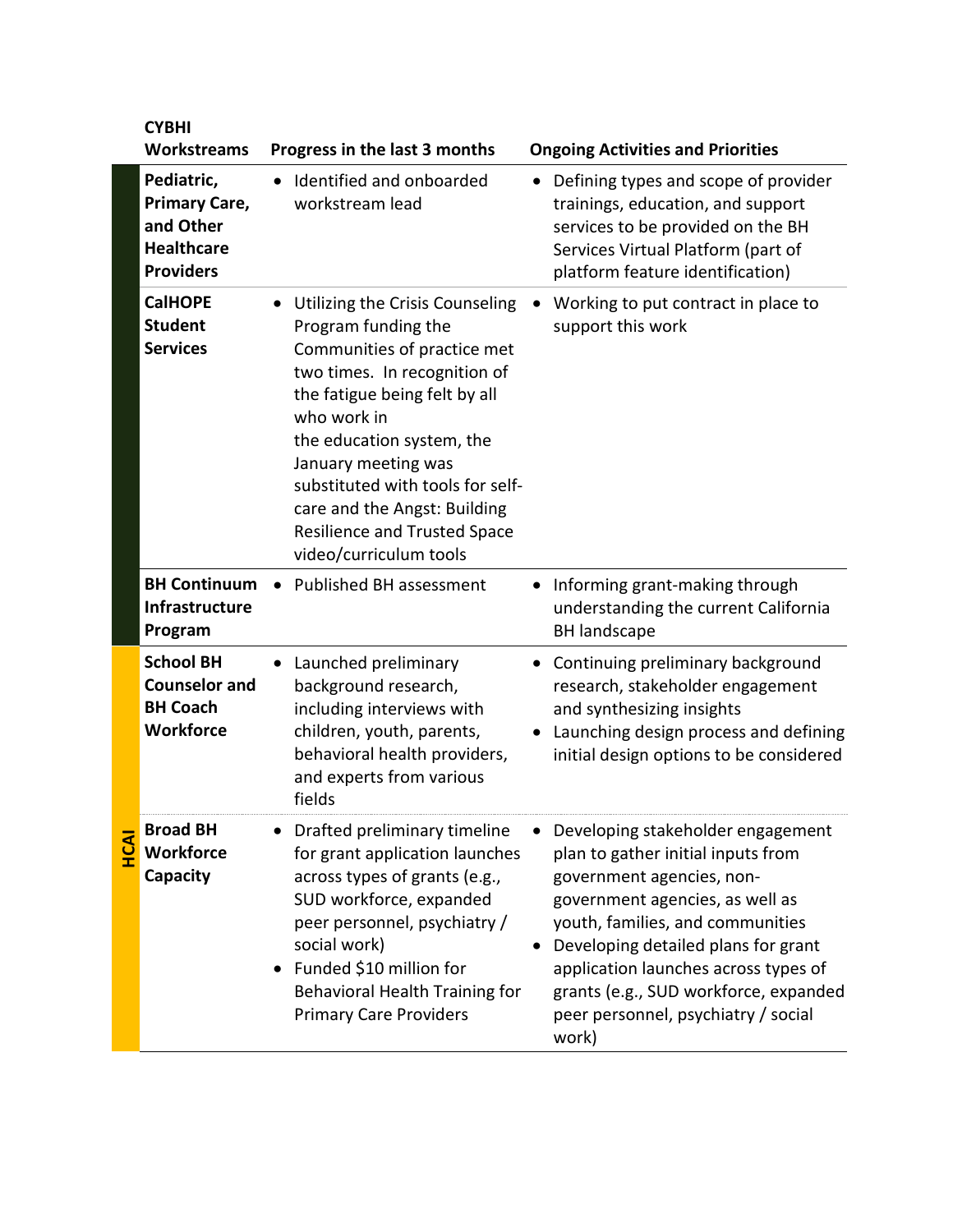|             | <b>CYBHI</b><br>Workstreams                                                                                   | Progress in the last 3 months                                                                                                                                                                                                                                                                                                                                 | <b>Ongoing Activities and Priorities</b>                                                                                                                                                                                                                                                                                                                                                                                                                                                                                                                                                                            |
|-------------|---------------------------------------------------------------------------------------------------------------|---------------------------------------------------------------------------------------------------------------------------------------------------------------------------------------------------------------------------------------------------------------------------------------------------------------------------------------------------------------|---------------------------------------------------------------------------------------------------------------------------------------------------------------------------------------------------------------------------------------------------------------------------------------------------------------------------------------------------------------------------------------------------------------------------------------------------------------------------------------------------------------------------------------------------------------------------------------------------------------------|
| DMHC        | <b>Commercial</b><br><b>Health Plans</b><br><b>Coverage for</b><br><b>School-Linked</b><br><b>BH Services</b> | Identified and onboarded<br>$\bullet$<br>workstream lead and core<br>workstream team members<br>Identified stakeholders from<br>commercial plans, the<br>California Association of<br>Health Plans (CAHP), the<br><b>Association of California Life</b><br>and Health Insurance<br>Companies (ACLHIC), and the<br>California Department of<br>Insurance (CDI) | Convening meetings to gather initial<br>٠<br>inputs from commercial plans, the<br><b>California Association of Health Plans</b><br>(CAHP), the Association of California<br>Life and Health Insurance Companies<br>(ACLHIC), and the California<br>Department of Insurance (CDI)<br>Developing a comprehensive list of<br>$\bullet$<br>questions and areas of concerns for<br>plans to be addressed in guidance<br>from DMHC and CDI<br>Coordinating with DHCS on the<br>services to be provided at schools,<br>including the reimbursement amount<br>and any guidance that is needed by<br>commercial health plans |
| <b>CDPH</b> | <b>Public</b><br><b>Education and</b><br>Change<br>Campaign                                                   | Identified and onboarded<br>workstream lead<br>Prepared and shared with<br>CalHHS a consolidated list of<br>stakeholders engaged in<br>CDPH efforts focused on<br>behavioral health (not limited<br>to CYBHI)                                                                                                                                                 | Identifying internal SMEs, including<br>$\bullet$<br>experts from the Center for Family<br>Health and the Center for Health<br>Communities, and engaging internal<br>experts to define goals and operating<br>principles for the CYBHI public<br>education campaign<br>Gathering and synthesizing relevant<br>٠<br>observations and lessons learned<br>from prior CDPH and state efforts to<br>inform the design of the CYBHI public<br>education campaign                                                                                                                                                          |
| <b>OSG</b>  | <b>ACEs</b><br><b>Awareness</b><br>Campaign                                                                   | Promoted the CYBHI via<br>multiple media outlets,<br>podcasts, and presentations<br>to stakeholder groups                                                                                                                                                                                                                                                     | Continuing promotion of the CYBHI<br>via media interviews, presentations to<br>stakeholder groups, and social media<br>platforms<br>Defining collaboration model with<br>CDPH, DHCS, and HCAI to support<br>public and provider education efforts                                                                                                                                                                                                                                                                                                                                                                   |
|             | Trauma-<br><b>Informed</b><br><b>Training for</b><br><b>Educators</b>                                         | Developed and syndicated<br>SOW to create trauma-<br>informed training for<br>educators                                                                                                                                                                                                                                                                       | Completing and expanding trauma-<br>$\bullet$<br>informed training for educators;<br>further developing toolkit and<br>resources for school staff                                                                                                                                                                                                                                                                                                                                                                                                                                                                   |
|             |                                                                                                               |                                                                                                                                                                                                                                                                                                                                                               |                                                                                                                                                                                                                                                                                                                                                                                                                                                                                                                                                                                                                     |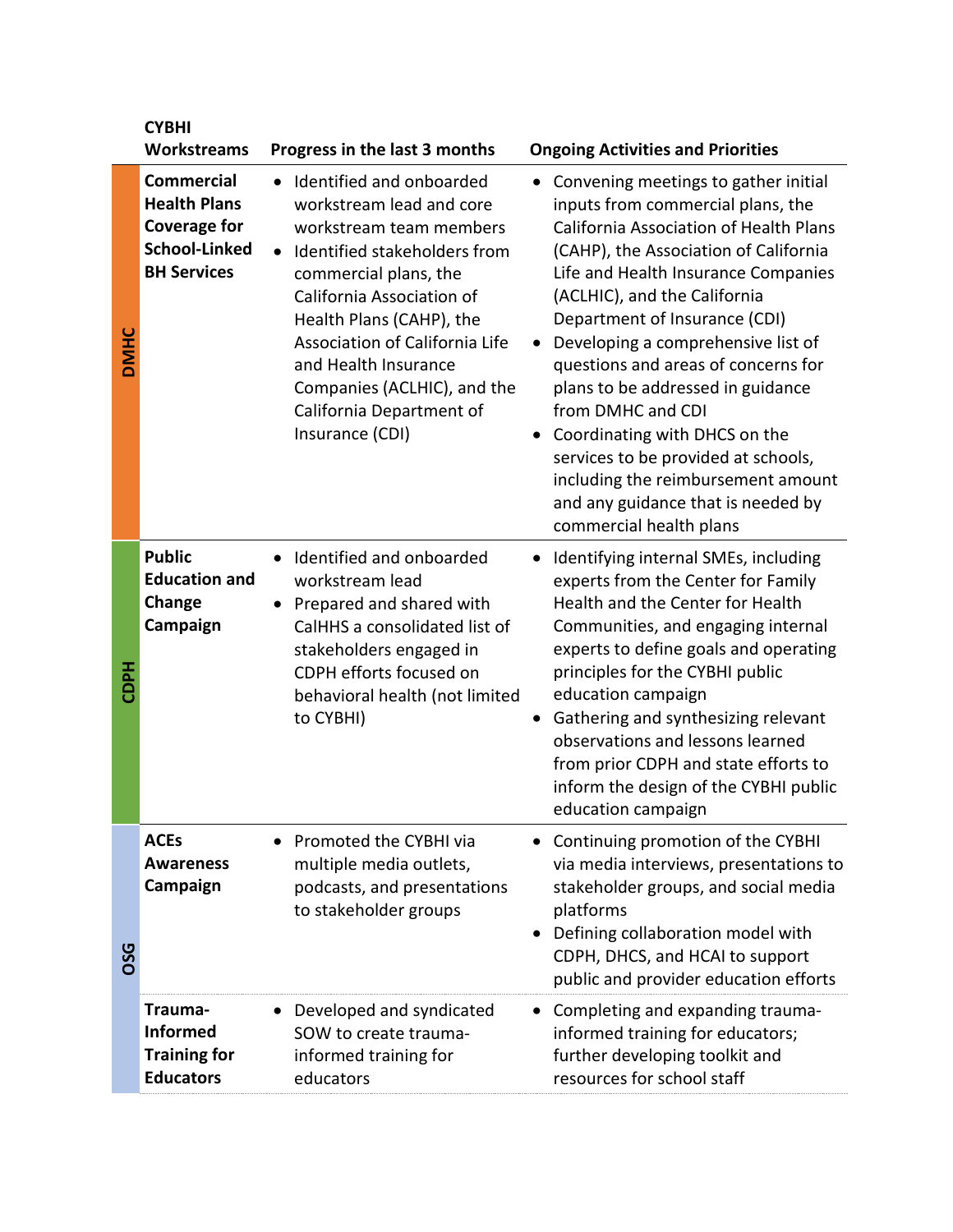|                | <b>CYBHI</b>                                                                    |                                                                                                                                                                                                                                                                                                                                                                                                                                                                                                                                                                                                                                                                                                                                                                                                                                                                                                         |                                     |                                                                                                                                                                                                                                                                                                                                                                                                                                                                                                                                                                                                                                                                                                                                                                                                                                                                                                                                                                                 |
|----------------|---------------------------------------------------------------------------------|---------------------------------------------------------------------------------------------------------------------------------------------------------------------------------------------------------------------------------------------------------------------------------------------------------------------------------------------------------------------------------------------------------------------------------------------------------------------------------------------------------------------------------------------------------------------------------------------------------------------------------------------------------------------------------------------------------------------------------------------------------------------------------------------------------------------------------------------------------------------------------------------------------|-------------------------------------|---------------------------------------------------------------------------------------------------------------------------------------------------------------------------------------------------------------------------------------------------------------------------------------------------------------------------------------------------------------------------------------------------------------------------------------------------------------------------------------------------------------------------------------------------------------------------------------------------------------------------------------------------------------------------------------------------------------------------------------------------------------------------------------------------------------------------------------------------------------------------------------------------------------------------------------------------------------------------------|
|                | Workstreams                                                                     | Progress in the last 3 months                                                                                                                                                                                                                                                                                                                                                                                                                                                                                                                                                                                                                                                                                                                                                                                                                                                                           |                                     | <b>Ongoing Activities and Priorities</b>                                                                                                                                                                                                                                                                                                                                                                                                                                                                                                                                                                                                                                                                                                                                                                                                                                                                                                                                        |
| <b>CalHIKS</b> | Coordination,<br>subject matter<br>expertise,<br>integration,<br>and evaluation | Confirmed appointment of<br>$\bullet$<br>and onboarded CYBHI<br>Director and CYBHI Assistant<br>Secretary<br><b>Drafted initial CYBHI</b><br>$\bullet$<br>governance model<br>Drafted initial landscape<br>analysis focused on state<br>children and youth behavioral<br>health efforts<br>Launched initial input<br>gathering across several types<br>of stakeholders, including<br>education partners (ongoing<br>listening sessions) and youth<br>(digital diaries, engagement in •<br>selected working sessions,<br>youth engagement expert<br>interviews)<br>Released CYBHI program<br>brief; drafted additional<br>standard communications<br>materials<br>Shared CYBHI priorities and 5-<br>year milestones with the<br><b>BHTF</b><br>Drafted SOWs and explored<br>procurement of external<br>subject matter expertise for<br>strategic communications,<br>marketing and landscape<br>analysis. | $\bullet$<br>$\bullet$<br>$\bullet$ | • Facilitating CYBHI goal setting with the<br>department teams and other<br>stakeholders<br>• Operationalizing and refining CYBHI<br>governance<br>Developing and releasing next version<br>of the landscape analysis to inform<br>cross-department and cross-sector<br>collaboration for CYBHI<br>Confirming and activating stakeholder<br>engagement plan, including initiative-<br>level activities related to youth and<br>family engagement as well as<br>coordination of stakeholder<br>engagement across the initiative<br>Establishing regular CYBHI progress<br>reporting<br>Defining approach to CYBHI<br>evaluation<br>Understanding capability building<br>needs for CYBHI teams; defining tools,<br>approaches, and CalHHS role related<br>to capability building (e.g., focused on<br>systems change, youth engagement,<br>equity)<br><b>Establishing standard CYBHI</b><br>communications toolkit and<br>communications plan; engaging<br>communications partner |

*Source: California Health and Human Services Agency; DHCS; HCAI; DMHC; CDPH; OSG*

Also, the MHSOAC is working to allocate the additional MHSSA funds provided under the CYBHI for partnership efforts between county behavioral health departments and Local Education Agencies/County Offices of Education in counties that previously received MHSSA funding to expand the work, in counties that had applied but have not yet received funding, and to provide opportunities for MHSSA grants to counties that have not yet applied for one.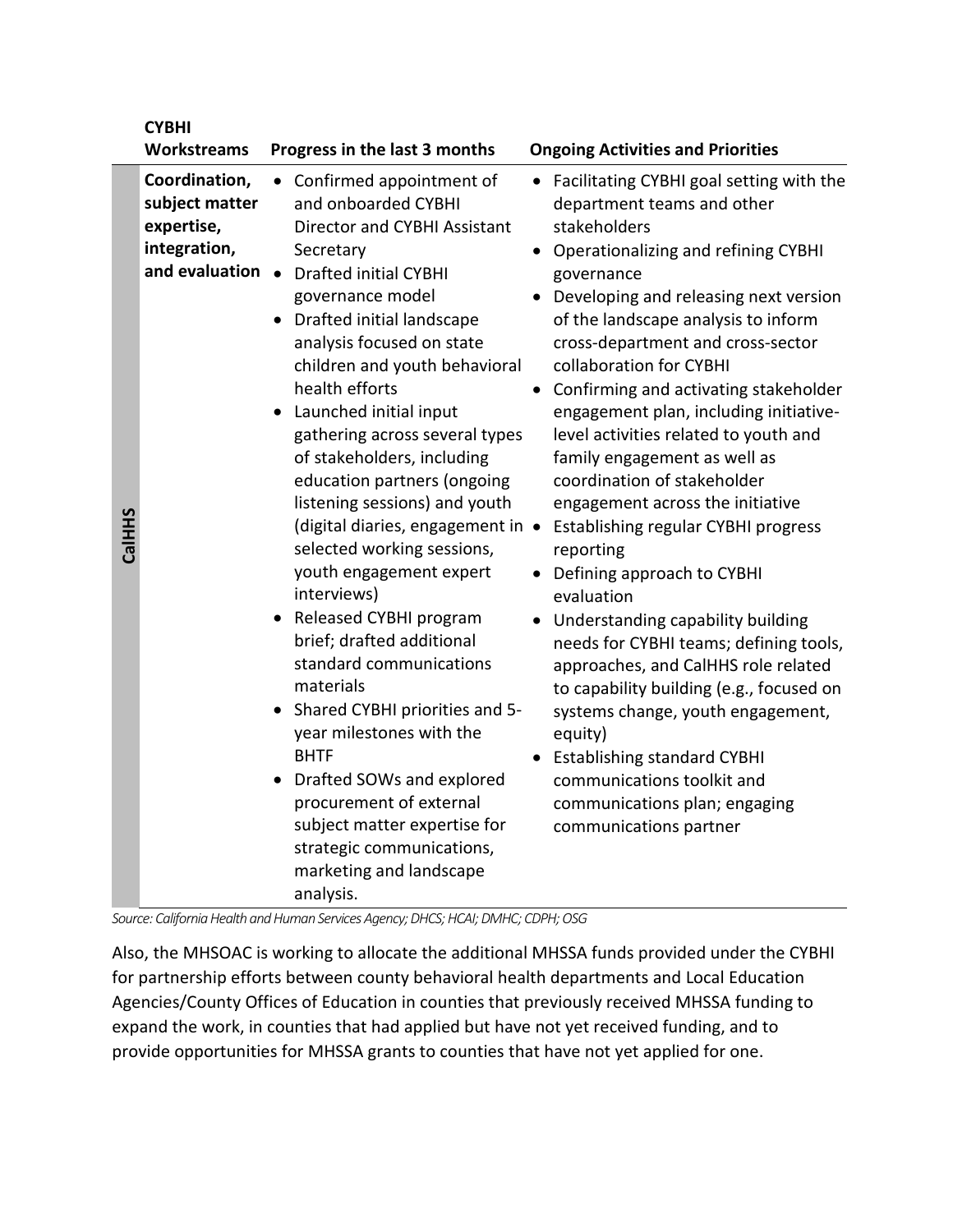The State of California also recently collaborated with the Child Mind Institute on the *[California](https://childmind.org/healthyminds/)  [Healthy Minds, Thriving Kids Project](https://childmind.org/healthyminds/)*. The project's central component is a series of free, evidence-based video and print resources that caregivers and educators can use to teach their kids critical mental health and coping skills. The videos teach parents and educators the importance of self-care and signs that kids may need extra help, are available in English and Spanish, and are tailored for elementary, middle, and high school students. The project seeks to normalize conversations about mental wellbeing and teach children and youth basic skills that can be used for the rest of their lives.

## *Five-Year Milestones*

The CYBHI is a five-year transformation initiative. The table below provides an overview of the workstreams and five-year milestones for planning, designing, and implementing the initiative's many components.

|               | <b>CYBHI</b><br><b>Workstreams</b>                                                 | <b>Workstream Descriptions</b>                                                                                                                                                        | Initial 5-Year Milestones - to be<br>further defined and developed                                                                                                                 |
|---------------|------------------------------------------------------------------------------------|---------------------------------------------------------------------------------------------------------------------------------------------------------------------------------------|------------------------------------------------------------------------------------------------------------------------------------------------------------------------------------|
|               | <b>BH Services</b><br>Virtual /<br>e-Consult<br>Platform                           | Implement behavioral health<br>service virtual platform to be<br>integrated with screening, clinic-<br>based care and app-based<br>support services                                   | January 2024 - Platform launch<br>January 2024 - Statewide BH network<br>and fee structure for school-based<br>services                                                            |
|               | <b>School</b><br><b>Behavioral</b><br><b>Health Incentive</b><br>Program (SBHIP)   | Incentive payments for Medi-Cal<br>Managed Care Plans (MCPs) to<br>build infrastructure, partnerships,<br>behavioral health services                                                  | January 2022 - Program<br>implementation<br>October 2022- December 2024 -<br>and capacity, statewide for school Implementation of interventions and<br>incentive payments released |
| $\frac{1}{2}$ | <b>School-Linked</b><br>Partnership and<br><b>Capacity Grants</b>                  | Build infrastructure, partnerships,<br>and capacity to increase the<br>number of students receiving<br>preventive and early intervention<br>behavioral health services                | September – December 2022 –<br>Release grant funding opportunity and<br>open application period                                                                                    |
|               | <b>Enhanced Medi-</b><br>Cal Benefits-<br><b>Dyadic Services</b>                   | Implement dyadic services in<br>Medi-Cal, based on the<br>HealthySteps model of care                                                                                                  | January 2023 - Dyadic services benefit<br>in Medi-Cal                                                                                                                              |
|               | <b>Evidence-Based</b><br>and Community-<br><b>Defined Best</b><br><b>Practices</b> | Support statewide scale and<br>spread of evidence-based<br>interventions proven to improve<br>outcomes for children and youth<br>with or at high risk for mental<br>health conditions | September-December 2022 - Release<br>grant funding opportunity and open<br>application period                                                                                      |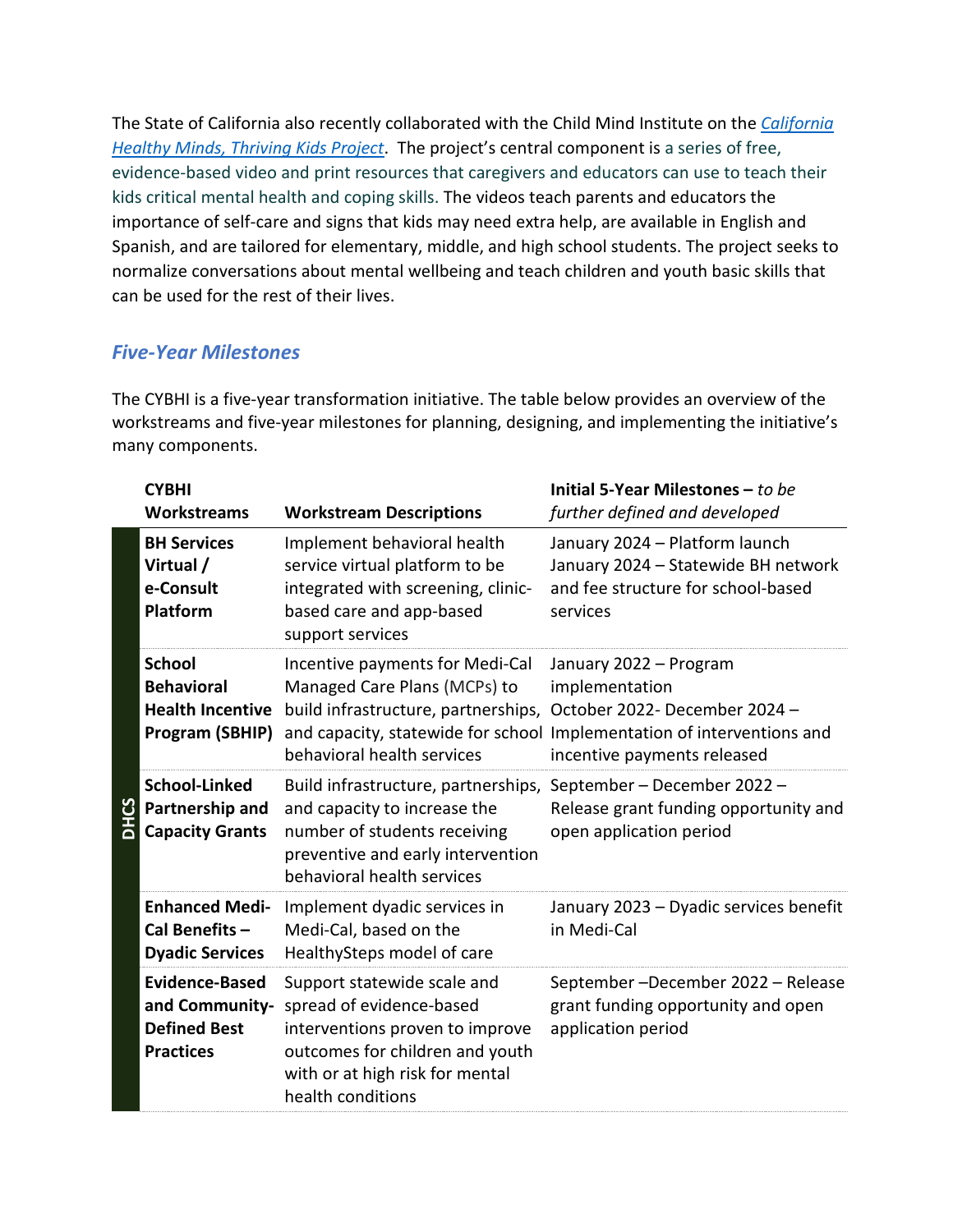|              | <b>CYBHI</b><br><b>Workstreams</b>                                                       | <b>Workstream Descriptions</b>                                                                                                                                                                                                                                           | Initial 5-Year Milestones $-$ to be<br>further defined and developed                                                                                                                                                                                                                                                                                                                                                                                           |
|--------------|------------------------------------------------------------------------------------------|--------------------------------------------------------------------------------------------------------------------------------------------------------------------------------------------------------------------------------------------------------------------------|----------------------------------------------------------------------------------------------------------------------------------------------------------------------------------------------------------------------------------------------------------------------------------------------------------------------------------------------------------------------------------------------------------------------------------------------------------------|
|              | Pediatric,<br><b>Primary Care,</b><br>and Other<br><b>Healthcare</b><br><b>Providers</b> | Provide opportunities for primary<br>care and other health care<br>providers to access culturally<br>proficient education and training<br>on behavioral health and suicide<br>prevention                                                                                 | June 2023 - Provider education<br>campaign launch                                                                                                                                                                                                                                                                                                                                                                                                              |
|              | <b>Services</b>                                                                          | <b>CalHOPE Student</b> Support communities of practice<br>in all 58 County Offices of<br><b>Education to enhance Social</b><br><b>Emotional Learning</b><br>Environments. Engage youth as<br>partners in contributing to<br>positive, supportive learning<br>environment | January-June 2022- Contract in place<br>with Sacramento County Office of<br><b>Education and contracts with 58</b><br>County Offices of Education and youth<br>partner organization. Promotion of<br>Angst: Building Resilience and Trusted<br>Space video/co-curricular tools for<br>schools<br>July 2022-June 2024 CalHOPE Student<br>support in full motion with monthly<br>statewide community of practice<br>meetings and youth engagement<br>activities. |
|              | <b>BH Continuum</b><br>Infrastructure<br>Program                                         | Support youth living in every part<br>of California to access the care<br>they need without delay and,<br>wherever possible, without<br>having to leave their home county                                                                                                | January 2022 - BH assessment report<br>released<br>August 2022 - RFA release (children<br>and youth)                                                                                                                                                                                                                                                                                                                                                           |
| <b>SHCAI</b> | <b>School BH</b><br><b>Counselor and</b><br><b>BH Coach</b><br><b>Workforce</b>          | Develop a multi-year plan to<br>launch and implement a<br>behavioral health coach or<br>counselor system by which<br>students can receive in-person<br>and/or virtual one-on-one and<br>group supports                                                                   | Mid-2022 - Release career ladder and<br>framework for BH coaches and<br>counselors<br>2023 - Administer first award cycle for<br>BH coach training curriculum<br>development; (annual award cycle<br>after 2023)                                                                                                                                                                                                                                               |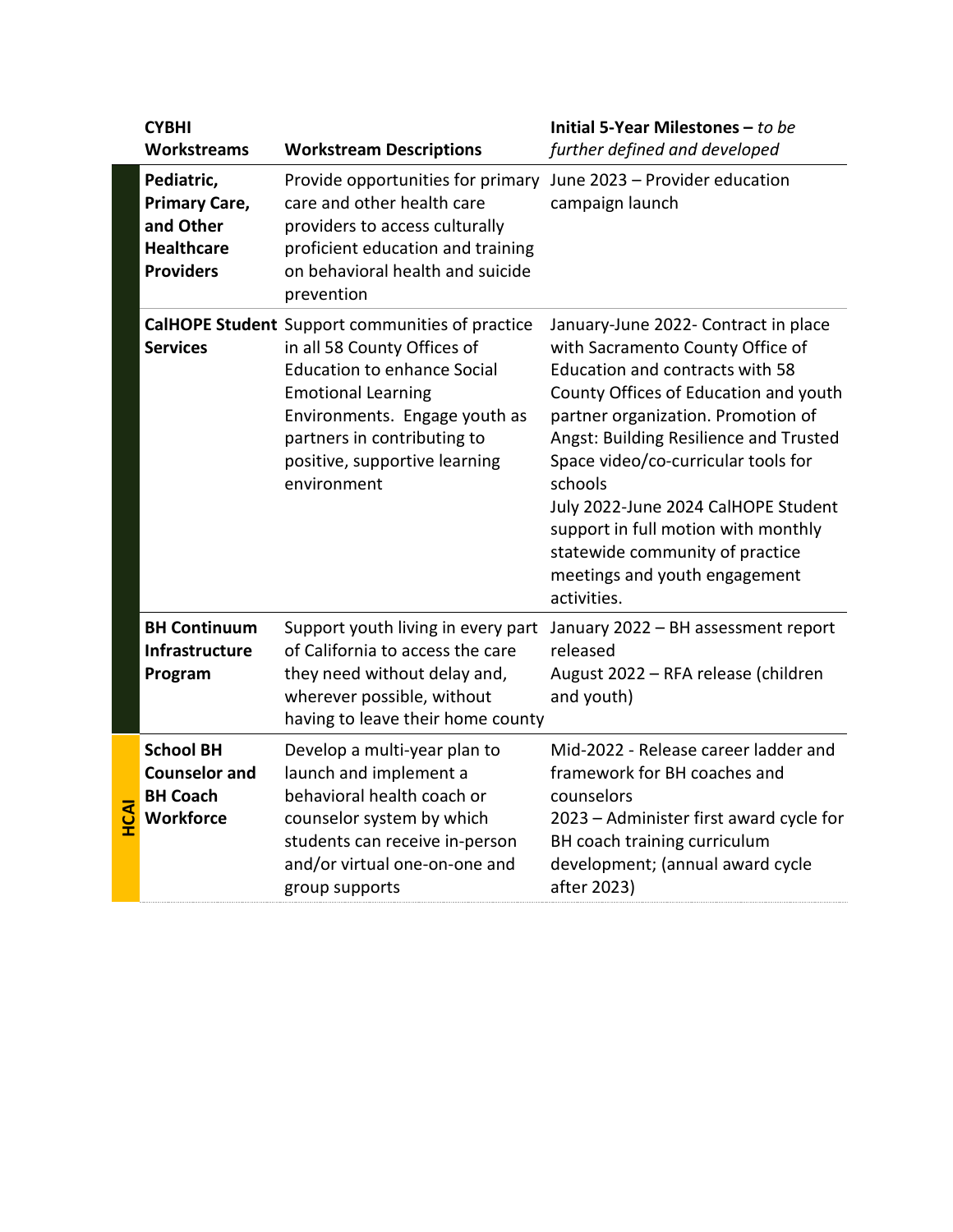|             | <b>CYBHI</b><br>Workstreams                                                                                   | <b>Workstream Descriptions</b>                                                                                                                                                                           | Initial 5-Year Milestones - to be<br>further defined and developed                                                                                                                                                                                                                                                                                                              |
|-------------|---------------------------------------------------------------------------------------------------------------|----------------------------------------------------------------------------------------------------------------------------------------------------------------------------------------------------------|---------------------------------------------------------------------------------------------------------------------------------------------------------------------------------------------------------------------------------------------------------------------------------------------------------------------------------------------------------------------------------|
|             | <b>Broad BH</b><br><b>Workforce</b><br>Capacity                                                               | Build and expand workforce,<br>education, and training programs<br>to support a workforce that is<br>culturally and linguistically<br>proficient and capable of<br>providing age-appropriate<br>services | Mid-2022 - Release expanded peer<br>personnel and psychiatry education<br>capacity application cycle<br>Late 2022 - Administer first earn/learn<br>award cycles (annual award cycles<br>after 2022)<br>2023 - Administer first SUD award<br>cycle and launch SUD program<br>awareness campaign; administer first<br>social work award cycle (annual award<br>cycles after 2023) |
| <b>DMHC</b> | <b>Commercial</b><br><b>Health Plans</b><br><b>Coverage for</b><br><b>School-Linked</b><br><b>BH Services</b> | Implement fee schedule for<br>commercial health plan<br>reimbursement                                                                                                                                    | December 2023 - Issue initial guidance<br>for commercial plans via an All-Plan<br>Letter<br>2024 - Implement BH network and fee<br>structure; begin enforcement of<br>guidance for commercial plans                                                                                                                                                                             |
| CDPH        | <b>Public Education</b><br>and Change<br>Campaign                                                             | Raise the behavioral health<br>literacy of all Californians to<br>normalize and support the<br>prevention and early intervention<br>of mental health and substance<br>use challenges                     | Spring 2022 create an internal CDPH<br>SMEs workgroup to develop a<br>stakeholder engagement plan.<br>Fall 2022 engage with stakeholders<br>and community partners<br>Spring 2023 release of RFP for a<br>comprehensive culturally linguistic<br>public education and change campaign<br>Fall 2023 award and launch Public<br><b>Education and Change Campaign</b>              |